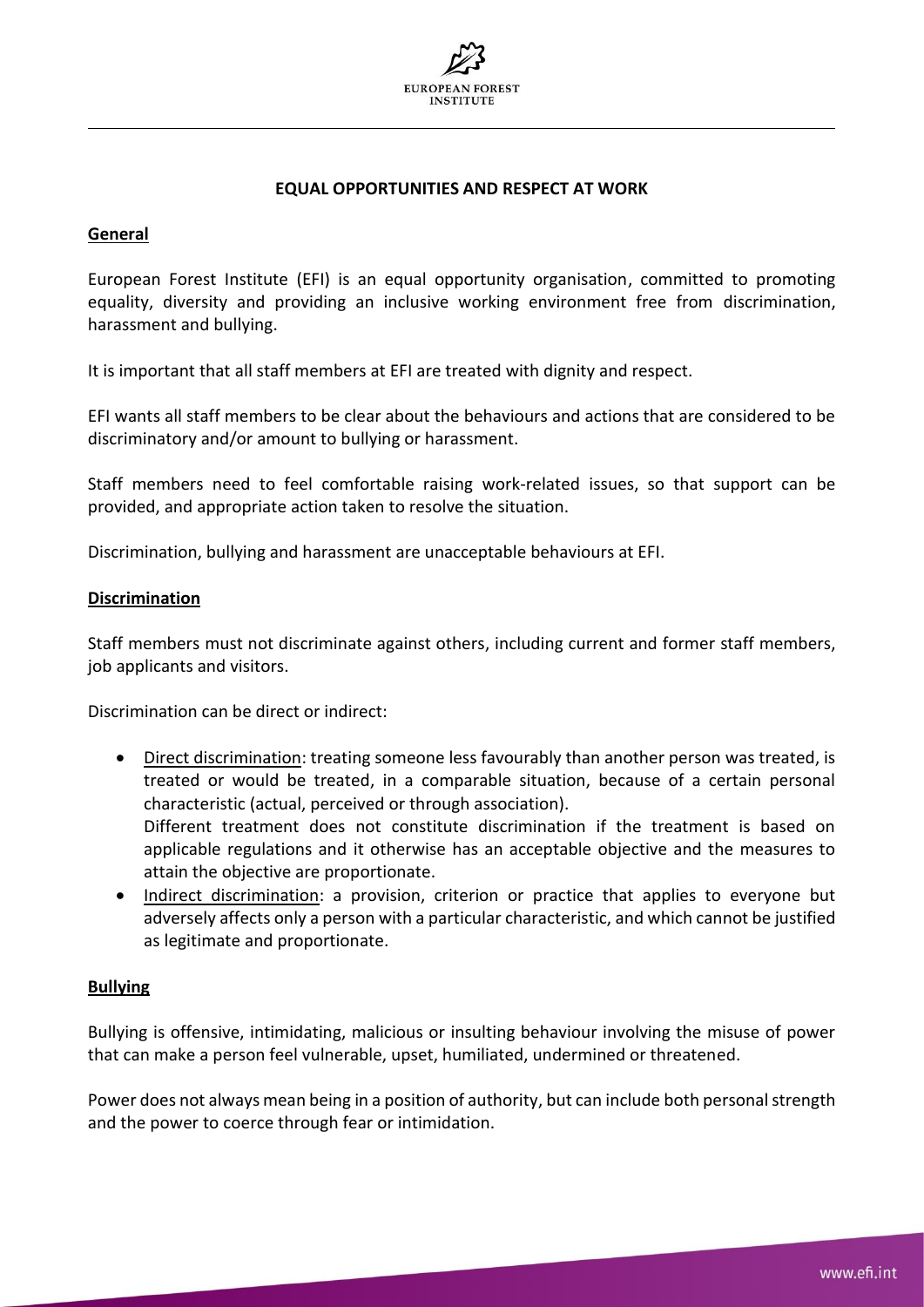Bullying can take the form of verbal as well as physical and other non-verbal conduct, and may include:

- Physical or psychological threats
- Overbearing and intimidating levels of supervision
- Inappropriate derogatory remarks about someone's performance.

Legitimate, reasonable and constructive criticism of a staff member's performance or behaviour, or reasonable instructions given to staff members regarding their tasks, will not amount to bullying on their own. Any such criticism and instructions must be documented in writing.

# **Harassment**

Harassment is unwanted physical, verbal or non-verbal conduct, which has the purpose or effect of violating someone's dignity or creating an intimidating, hostile, degrading, humiliating or offensive environment for them.

Harassment is unacceptable at the workplace and a single incident can amount to harassment. Examples of harassment include:

- Unwanted physical contact ranging from touching to serious sexual or physical assault invading someone's personal space may amount to harassment.
- Verbal conduct such as sexist, racist, ageist, homophobic comments or innuendo; derogatory remarks about any individual or group of people; offensive slogans, insults, comments of a personal nature; suggestive remarks, nicknames, inappropriate jokes or language.
- Spreading rumours or gossip including speculating about someone's sexual orientation or gender identity or outing them.
- Unwanted non-verbal conduct, including sexually suggestive behaviour and/or gestures, staring or other unwanted sexual attention or advances.
- The display, storage or circulation of offensive material (including information held on or accessed by computer) by whatever means.
- Conduct that threatens, ridicules, intimidates or abuses, undermines or undervalues an individual including derogatory or degrading remarks or insults, offensive comments about appearance or dress, spreading malicious rumours.
- Open aggression, obscenities, uncontrolled anger.
- Unfair treatment, which might include deliberately excluding someone from social activities because they have or are perceived to have a protected characteristic or associate with a person who does

## **Raising a complaint**

To raise a formal complaint relating to discrimination, bullying or harassment, the staff member will need to provide a written complaint which needs to be addressed to the Deputy Director through the Head of HR & Administration. The complaint must set out the following: